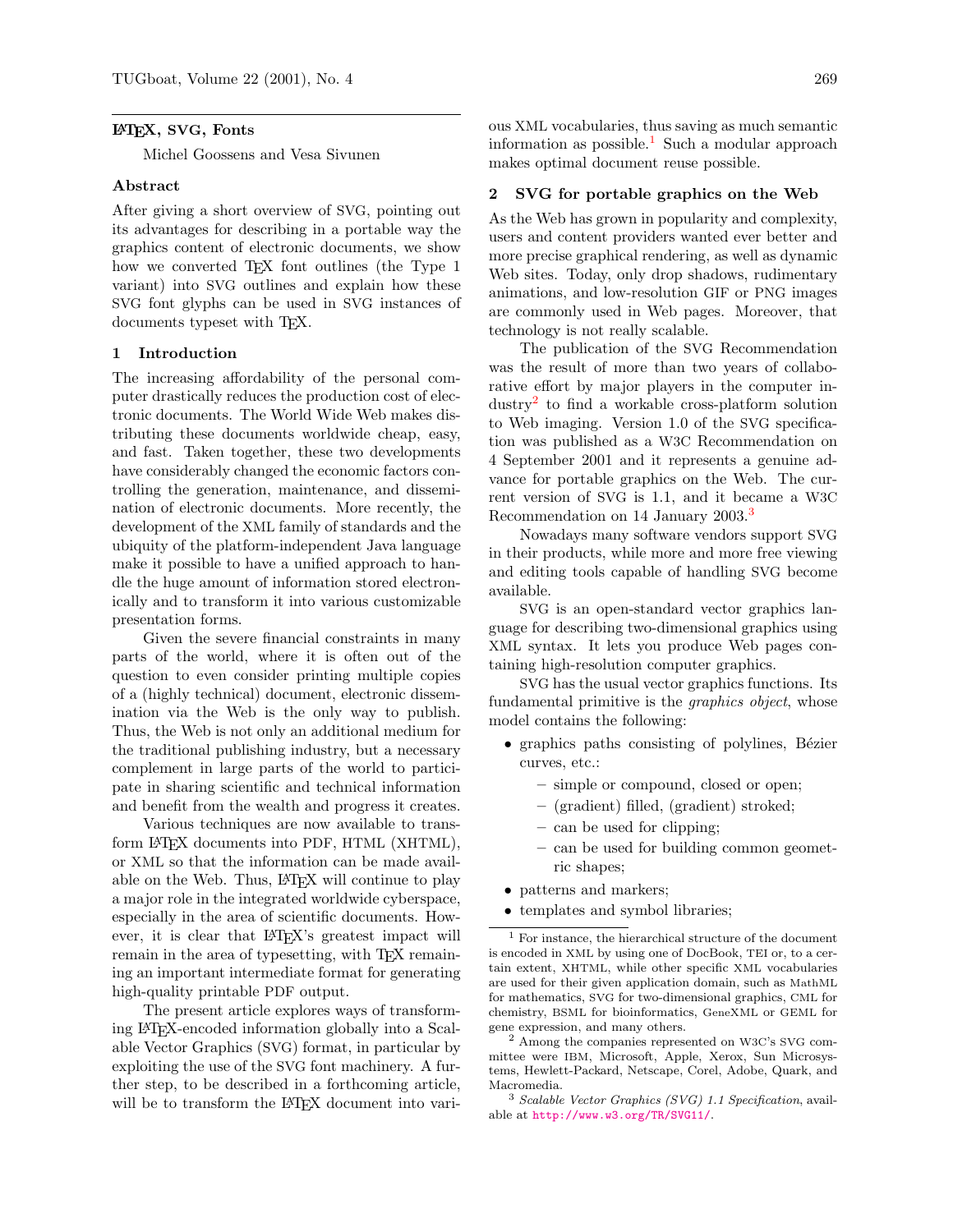- default coordinate system:  $x$  is right,  $y$  is down, one unit is one pixel;
- viewport maps an area in world coordinates to an area on screen;
- transformations alter the coordinate system  $(2 \times 3$  transformation matrix for computers; translate, rotate, scale, skew for humans);
- can be nested;
- inclusion of bitmap or raster images;
- clipping, filter and raster effects, alpha masks;
- animations, scripts, and extensions;
- groupings and styles;
- SVG fonts (independent from fonts installed on the system).

SVG consists of Unicode text in any XML namespace.[4](#page-1-0) The use of Unicode throughout enhances searchability and accessibility of the SVG graphics.

SVG drawings can be dynamic and interactive. The Document Object Model (DOM) for SVG allows for efficient vector graphics animation via scripting, which can be performed on SVG elements and other XML elements from different namespaces simultaneously within the same Web page. Event handlers can be assigned to any SVG graphical object.

A major source of information on SVG is the W3C SVG site, which describes the latest developments in the area of SVG, the status of current implementations. It also has a reference list of articles, books, software announcements, and pointers to other interesting SVG sites.<sup>[5](#page-1-1)</sup>

### 2.1 Inside an SVG document

As described earlier, the basis of SVG is a Unicode text document, usually identified with a file extension .svg and a mime-type (for the server) image/svg-xml. Thus it is rather straightforward to create and edit SVG documents with your favorite text editor.

The top part of Figure [1](#page-2-0) shows a small SVG file svgexa.svg, which is an example of the static graphics possibilities of SVG. After the comment on line 1 we declare that we work in the SVG namespace (line 2) and define the size of the display area (line 3). We write a title (lines 5 and 6), draw a row of four rectangles (lines 7–14), followed by a row of four rectangles with rounded corners (lines 17–23), and finally a row of four ellipses (lines 25–29). The origin of SVG's  $x-y$  coordinate system is the upper left hand side of the display area. The semantics of the various arguments of the SVG elements should be rather easy to guess (the SVG Specification contains detailed definitions). Notice the similarity between the PostScript and SVG languages.

If we want to view our file svgexa.svg we must use an application that understands the SVG language, such as Apache's Batik $^6$  $^6$  or Adobe's Browser plugin svgview.<sup>[7](#page-1-3)</sup> W3C's browser Amaya,<sup>[8](#page-1-4)</sup> which provides an interesting development environment for viewing and editing MathML and HTML code, also supports part of SVG. The recent default distributions  $(1.3 \text{ or later})$  of the Mozilla browser<sup>[9](#page-1-5)</sup> have built-in support for presentation MathML but to be able to interpret SVG natively you need to down-load a special SVG-enabled executable.<sup>[10](#page-1-6)</sup> The middle row of Figure [1](#page-2-0) represents at the left our example file as displayed by Batik, with a zoom on part of the graphics at its right. This shows that regions of an image can be magnified without loss of quality (this is because of the vector nature of SVG's graph-ics model).<sup>[11](#page-1-7)</sup> The bottom row of Figure [1](#page-2-0) shows at the left the same file as displayed by Microsoft's Internet Explorer using Adobe's svgview plugin installed (left) and at the right as shown by the Amaya browser.

## 3 Generating SVG instances from TEX fonts

Many scientific documents, especially in physics and mathematics, are marked up with LAT<sub>F</sub>X. On the other hand XML has become a lingua franca of the Internet and XML-aware tools are becoming ubiquitous. Therefore, it becomes important to integrate LATEX and XML in an optimal way.

<span id="page-1-0"></span><sup>4</sup> The target application must be able to interpret the specific XML vocabulary to make this useful. A forthcoming article will show how one can use XHTML, MathML and SVG together.

<span id="page-1-1"></span><sup>5</sup> The W3C SVG site is at [http://www.w3.org/Graphics/](http://www.w3.org/Graphics/SVG/) [SVG/](http://www.w3.org/Graphics/SVG/). An SVG Tutorial site is at [http://www.svgtutorial.](http://www.svgtutorial.com/) [com/](http://www.svgtutorial.com/). The Batik distribution ([http://xml.apache.org/](http://xml.apache.org/batik) [batik](http://xml.apache.org/batik)) comes with many SVG examples, including quasi 3D scenes, animations, complex languages, such as Arabic, etc. The Adobe SVG site (<http://www.adobe.com/svg>) features some interesting SVG files. Interactive geometry, statistical charts, cartographic material and much more is at Michel Pilat's site (<http://pilat.free.fr/english>).

<span id="page-1-2"></span> $^6$  See <http://xml.apache.org/batik>.

<span id="page-1-3"></span><sup>7</sup> Available from <http://www.adobe.com/svg>.

<span id="page-1-4"></span><sup>8</sup> See <http://www.w3.org/Amaya/>.

<span id="page-1-6"></span><span id="page-1-5"></span><sup>9</sup> See <http://www.mozilla.org>.

<span id="page-1-7"></span><sup>10</sup> Details at <http://www.mozilla.org/projects/svg/>.

<sup>&</sup>lt;sup>11</sup> The Batik Squiggle SVG viewer and Adobe's Browser plugin svgview offer convenient ways to navigate an image. You can zoom in and out, move in the two-dimensional plane (in svgview hold down the Alt or in Squiggle the Shift key and move the mouse with the left button pressed) or rotate over a given angle.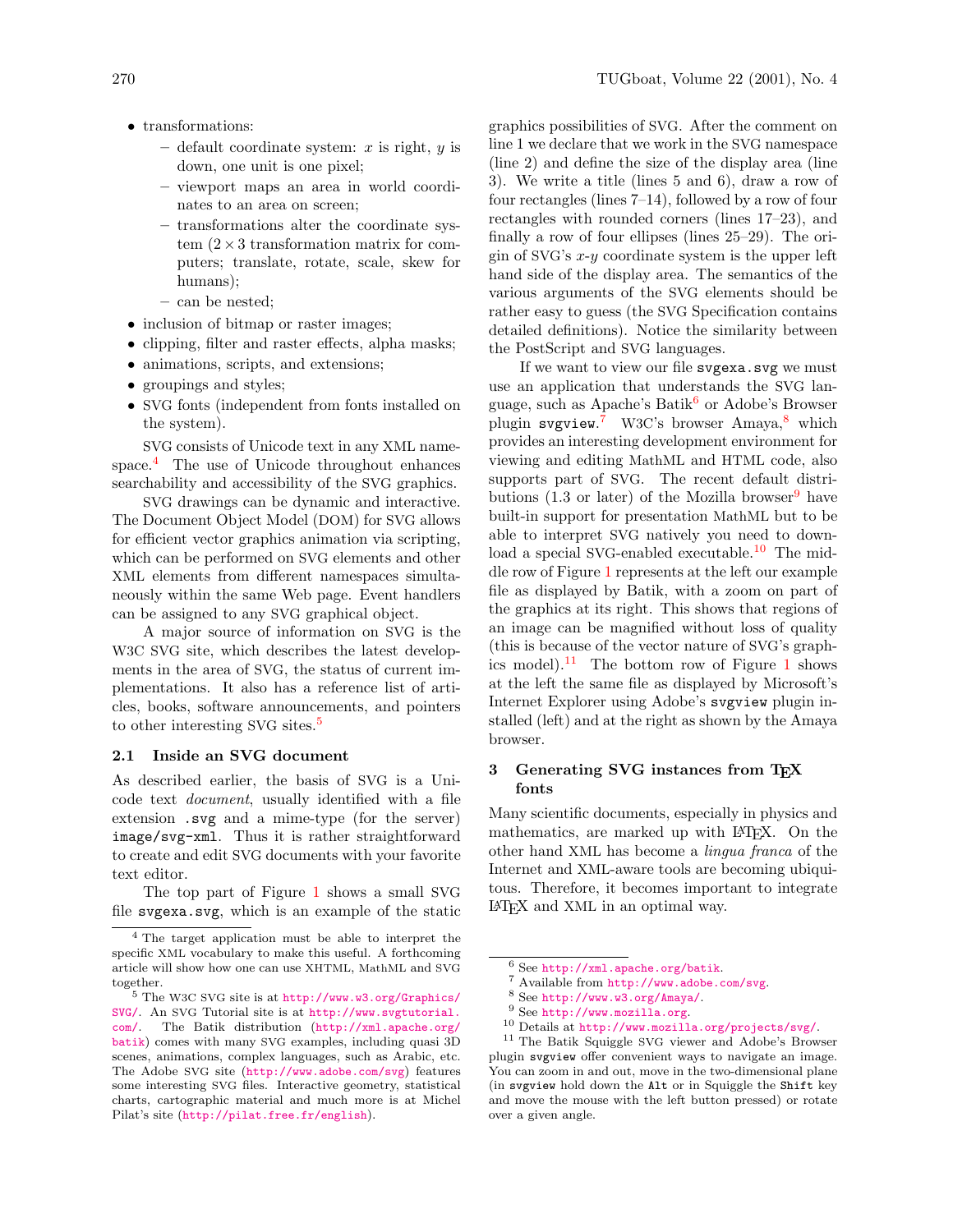<span id="page-2-0"></span>Figure 1: Browsing an SVG file



|                 | $1$ svgexa.svg ++ A small SVG Example ++                             |  |  |  |  |  |  |  |  |  |  |
|-----------------|----------------------------------------------------------------------|--|--|--|--|--|--|--|--|--|--|
|                 | 2 <svg <="" th="" xmlns="http://www.w3.org/2000/svg"></svg>          |  |  |  |  |  |  |  |  |  |  |
| 3               | width="450pt" height="350pt">                                        |  |  |  |  |  |  |  |  |  |  |
| $\overline{4}$  | <g style="stroke:black; fill:none"></g>                              |  |  |  |  |  |  |  |  |  |  |
| 5.              | <text style="font-size:24" x="5" y="25"></text>                      |  |  |  |  |  |  |  |  |  |  |
| 6               | Exemple SVG : rectangles et ellipses                                 |  |  |  |  |  |  |  |  |  |  |
| $\overline{7}$  | $\text{gamma x} = "10" y = "50" width = "100" height = "75*/\rangle$ |  |  |  |  |  |  |  |  |  |  |
| 8               | <rect <="" height="75" th="" width="100" x="120" y="50"></rect>      |  |  |  |  |  |  |  |  |  |  |
| 9               | style="fill:red"/>                                                   |  |  |  |  |  |  |  |  |  |  |
| 10              | <rect <="" height="75" th="" width="100" x="230" y="50"></rect>      |  |  |  |  |  |  |  |  |  |  |
| 11              | style="stroke:lime; stroke-width:6"/>                                |  |  |  |  |  |  |  |  |  |  |
| 12              | <rect <="" height="75" th="" width="100" x="340" y="50"></rect>      |  |  |  |  |  |  |  |  |  |  |
| 13              | style="stroke:blue; fill:none; stroke-width:3;                       |  |  |  |  |  |  |  |  |  |  |
| 14              | stroke-dasharray: 10 5; stroke-line join: miter"/>                   |  |  |  |  |  |  |  |  |  |  |
| 15 <sub>1</sub> | $\langle$ /g>                                                        |  |  |  |  |  |  |  |  |  |  |
|                 |                                                                      |  |  |  |  |  |  |  |  |  |  |

 $\begin{array}{l}\n\bullet & \parallel \bullet & \parallel \bullet \\
\bullet & \parallel & \parallel \bullet\n\end{array}$ **b** Location: file:/afs/cern.ch/user/g/goossens/svgexa.svg

| Exemple SVG : rectangles et ellipses                                                                                                        | <rect <br="" height="75" rx="70" ry="70" width="100" x="340" y="150">21</rect> |
|---------------------------------------------------------------------------------------------------------------------------------------------|--------------------------------------------------------------------------------|
| $\epsilon$ /rect x="10" y="50" width="100" height="75"/>                                                                                    | style="stroke:blue; fill:none; stroke-width:3;<br>22                           |
| <rect <="" height="75" td="" width="100" x="120" y="50"><td>stroke-dasharray: 6 3; stroke-line join: miter"/&gt;<br/>23</td></rect>         | stroke-dasharray: 6 3; stroke-line join: miter"/><br>23                        |
| style="fill:red"/>                                                                                                                          | 24 $\langle$ /g>                                                               |
| <rect <="" height="75" td="" width="100" x="230" y="50"><td>25 <ellipse cx="60" cy="300" rx="50" ry="40"></ellipse></td></rect>             | 25 <ellipse cx="60" cy="300" rx="50" ry="40"></ellipse>                        |
| style="stroke:lime; stroke-width:6"/>                                                                                                       | 26 <ellipse cx="170" cy="300" rx="50" ry="40" style="fill:red"></ellipse>      |
| <rect <="" height="75" td="" width="100" x="340" y="50"><td>27 <ellipse <="" cx="280" cy="300" rx="50" ry="40" td=""></ellipse></td></rect> | 27 <ellipse <="" cx="280" cy="300" rx="50" ry="40" td=""></ellipse>            |
| style="stroke:blue; fill:none; stroke-width:3;                                                                                              | style="stroke:lime; stroke-width:6"/><br>28                                    |
| stroke-dasharray: 10 5; stroke-line join: miter"/>                                                                                          | 29 <ellipse angle="45" cx="390" cy="300" rx="50" ry="40"></ellipse>            |
|                                                                                                                                             | $30 \leq$ svg>                                                                 |
|                                                                                                                                             |                                                                                |
|                                                                                                                                             |                                                                                |
| File Edit View Processing Go Tools ?                                                                                                        | File Edit View Processing Go Tools ?                                           |

J

 $\blacktriangledown$ 

|                                      | 25 <ellipse cx="60" cy="300" rx="50" ry="40"></ellipse>                                                                   |  |                                       |  |  |                                                                           |  |  |  |  |
|--------------------------------------|---------------------------------------------------------------------------------------------------------------------------|--|---------------------------------------|--|--|---------------------------------------------------------------------------|--|--|--|--|
|                                      |                                                                                                                           |  |                                       |  |  | 26 <ellipse cx="170" cy="300" rx="50" ry="40" style="fill:red"></ellipse> |  |  |  |  |
|                                      | 27 <ellipse <="" cx="280" cy="300" rx="50" ry="40" th=""><th></th><th></th><th></th><th></th><th></th><th></th></ellipse> |  |                                       |  |  |                                                                           |  |  |  |  |
| 28                                   |                                                                                                                           |  | style="stroke:lime; stroke-width:6"/> |  |  |                                                                           |  |  |  |  |
|                                      |                                                                                                                           |  |                                       |  |  | 29 <ellipse angle="45" cx="390" cy="300" rx="50" ry="40"></ellipse>       |  |  |  |  |
|                                      | 30                                                                                                                        |  |                                       |  |  |                                                                           |  |  |  |  |
|                                      |                                                                                                                           |  |                                       |  |  |                                                                           |  |  |  |  |
|                                      |                                                                                                                           |  |                                       |  |  |                                                                           |  |  |  |  |
| File Edit View Processing Go Tools ? |                                                                                                                           |  |                                       |  |  |                                                                           |  |  |  |  |
|                                      |                                                                                                                           |  |                                       |  |  |                                                                           |  |  |  |  |
|                                      | <b>A</b> Location: file:/afs/cern.ch/user/g/goossens/svgexa.svg                                                           |  |                                       |  |  |                                                                           |  |  |  |  |

<rect x="10" y="150" width="100" height="75" rx="40" ry="40"/> 18 <rect x="120" y="150" width="100" height="75" rx="50" ry="50"/> 19 <rect x="230" y="150" width="100" height="75" rx="60" ry="60"

<g style="stroke:none; fill:blue">

style="stroke:lime; stroke-width:6"/>

 $\overline{\mathbb{E}}$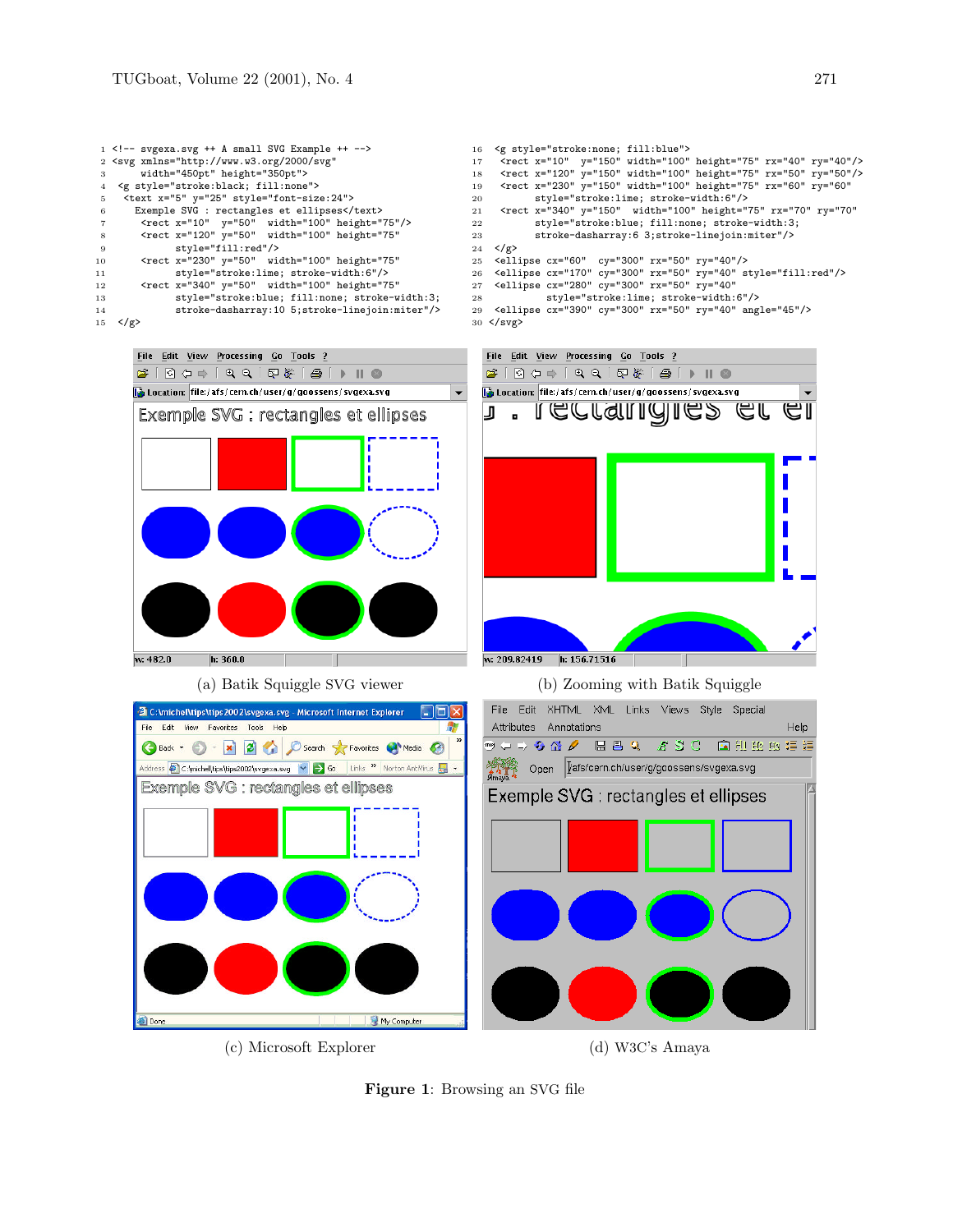SVG is a static declarative XML vocabulary; it provides only a final-form two-dimensional represen-tation of a graphics image.<sup>[12](#page-3-0)</sup>. Thus paragraphs or pages must be formatted by upstream application programs (e.g., TEX, drawing tools, Java) or by inline escaping to scripting (in Perl, Python, Ruby, JavaScript, etc.)

Various tools exist to translate EPS files to SVG, e.g., Adobe's Illustrator (commercial) or Wolf-gang Glunz' pstoedit<sup>[13](#page-3-1)</sup> (the SVG translator option is shareware). For direct translation from DVI there is Adrian Frischauf's dvi2svg. [14](#page-3-2)

The translations work quite well as long as one uses standard fonts, such as Times, Helvetica and Courier. However, these applications have problems with T<sub>EX</sub>'s non-standard character font encodings.

This problem of font encoding is closely related to the fact that SVG, being an XML language, uses Unicode as basic character encoding. So if one wants to go from TEX (DVI) to SVG the driver has to map each T<sub>EX</sub> character to its Unicode code-point and use a large corresponding SVG font that encodes all the needed characters.[15](#page-3-3) Such a full mapping, although not impossible, is far from trivial. Hence, in coordination with Glunz, we have opted for a temporary hack, where we use a special ad-hoc option for pstoedit, where we map for each font instance the 256 hexadecimal codes 00 to FF in the T<sub>F</sub>X font encoding into Unicode's "Private Use Area" (PUA) using (hexadecimal) code positions E000 to E0FF.

#### 3.1 Producing SVG font instances

If we want to work with Computer Modern META-FONT sources we can use Szabó Péter's TeXtrace program.[16](#page-3-4) It is a collection of Unix scripts that con-vert any T<sub>E</sub>X font into a Type 1 .pfb outline font<sup>[17](#page-3-5)</sup> that is immediately suitable for use with dvips, pdftex, Adobe's acroread, etc. It now also has an option to generate SVG, but this did not directly do what we needed. In fact, we preferred to use TeXtrace only to generate Type 1 pfb files, and fall back on the second approach, that we describe next.

Working from Type 1 pfa/pfb font sources it is rather straightforward to generate the corresponding SVG font. A Perl script, t1svg.pl, was developed to achieve this translation, where the only (minor) difficulty is the correct handling of the position of the current point.<sup>[18](#page-3-6)</sup>

Table [1](#page-4-0) shows the correspondence between the PostScript Type 1 operators (left column) and the SVG equivalent (middle column), with the arguments for each command expressed in function of those of the corresponding Type 1 ones (a1, a2, etc.). The right column shows the  $x$  (cx) and  $y$ (cy) coordinates of the current point expressed in function of the Type 1 arguments.

### 3.2 Disassembling Type 1 font sources

Type 1 fonts are often commercial and should not be converted into SVG without the permission of the rights holder. T<sub>E</sub>X fonts, however, are publicly available. For TEX fonts that are not yet available in Type 1 format one can use Szabó Péter's TeXtrace program mentioned previously. Our Perl script needs the binary compressed pfb outline font to be disassembled with Lee Hetherington's and Eddie Kohler's t1disasm program into human-readable form.[19](#page-3-7)

### 3.3 The conversion script

The Perl script t1svg.pl, which converts Type 1 fonts to SVG fonts, is relatively short and simple. It does not require any special modules and should run with any Perl version.

t1svg.pl reads the disassembled pfb file as input and translates the Type 1 operators into their SVG equivalents according to the correspondences of Table [1.](#page-4-0) Section [A](#page-0-3) provides a detailed description of the SVG commands used in that Table.

The example of Table [2](#page-4-1) shows the Type 1 source (left) and the SVG source (right) of the glyph of a contour integral. Line 1 of the SVG instance specifies the Unicode code position of the glyph (hexadecimal E049, i.e, in the PUA) and its name, which we copied from line 1 of the Type 1 source at the left (contintegraldisplay). Line 2 of the SVG specifies the horizontal width of the glyph (555.6). It was calculated by taking the second argument of the hsbw operator on line 2 of the Type 1 source, i.e., 5000 9 div, which divides 5000 by  $9.^{20}$  $9.^{20}$  $9.^{20}$  Then, on

<span id="page-3-0"></span> $^{12}$  This is unlike the PostScript language, which allows for inline computations.

<span id="page-3-3"></span><span id="page-3-2"></span><span id="page-3-1"></span><sup>13</sup> See http://www.pstoedit.net/pstoedit.

<sup>14</sup> See http://www.activemath.org/~adrianf/dvi2svg/.  $^{15}$  In fact, some mathematical TEX characters are still absent from and thus not yet encodable in Unicode 3.2.

<span id="page-3-5"></span><span id="page-3-4"></span><sup>16</sup> See http://www.inf.bme.hu/~pts/textrace/.

<sup>17</sup> See [http://partners.adobe.com/asn/developer/pdfs/](http://partners.adobe.com/asn/developer/pdfs/tn/T1_SPEC.PDF)

[tn/T1\\_SPEC.PDF](http://partners.adobe.com/asn/developer/pdfs/tn/T1_SPEC.PDF) for a description of the Type 1 font format.

<span id="page-3-6"></span><sup>18</sup> This is needed since the SVG z operator sets the current point to the point that closes the path (after the operation), while the Type 1 closepath operator leaves it untouched, i.e., the current point remains at the value it had before the call. Therefore our Perl script has to keep track of the current point to restore it to the correct value with respect to the Type 1 coordinates after each z operator, at which point we insert an absolute Moveto (M) to the required (saved) current point coordinates before continuing.

<span id="page-3-8"></span><span id="page-3-7"></span><sup>19</sup> See http://www.lcdf.org/ eddietwo/type/#t1utils.

<sup>20</sup> Remember that PostScript uses reverse Polish notation, with arguments preceding the operator to which they belong.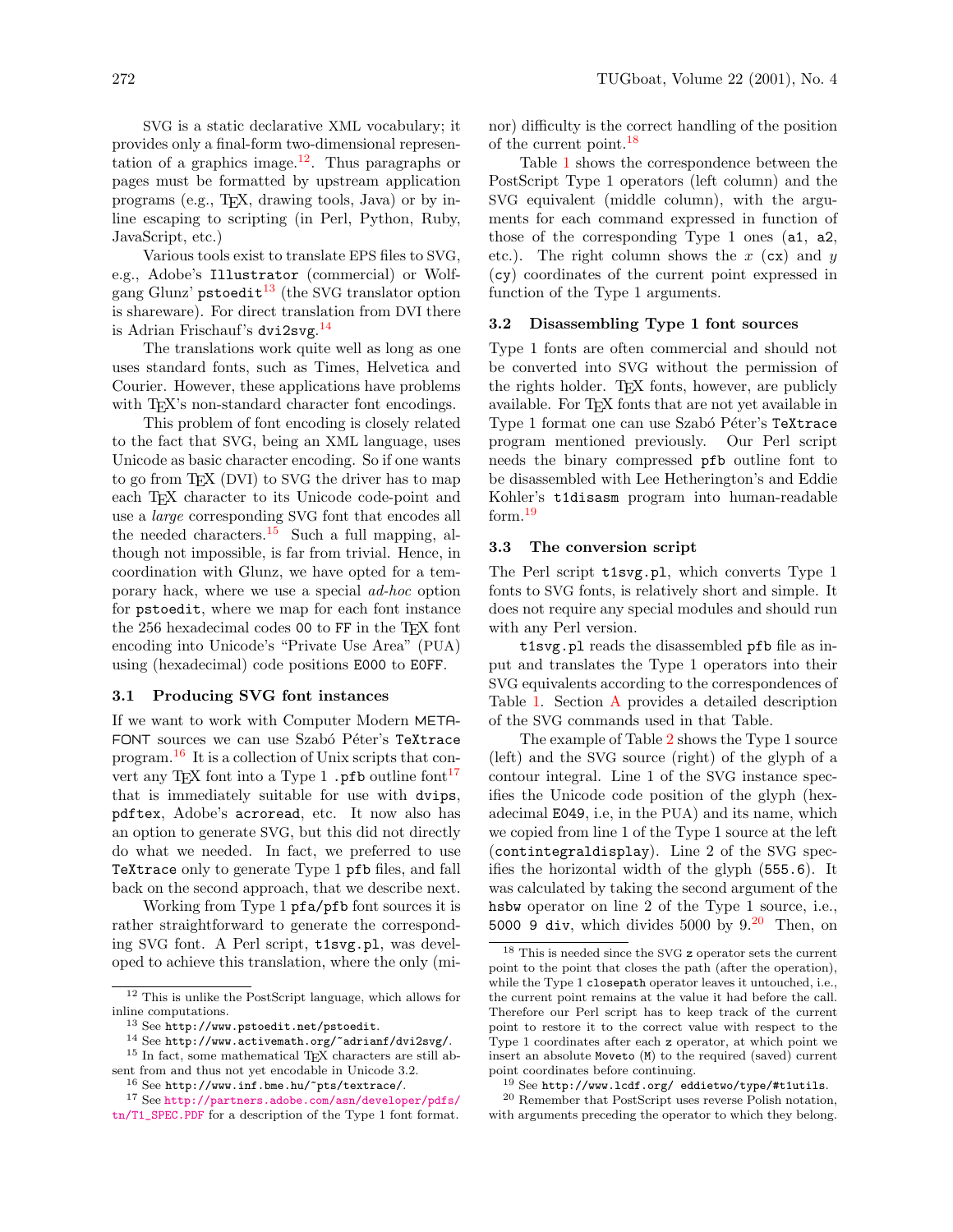| Type 1            | SVG                                                                       | Current point      |
|-------------------|---------------------------------------------------------------------------|--------------------|
| a1 a2 hsbw        | horiz-adv- $x = a2$ (argument of glyph), M a1 0                           | $cx = a1$          |
| a1 hlineto        | h a1                                                                      | $cx=cx+a1$         |
| a1 hmoveto        | $m$ a 1 0                                                                 | $cx=cx+a1$         |
|                   | a1 a2 a3 a4 hycurveto c a1 0 $(a1+a2)$ a3 $(a1+a2)$ $(a3+a4)$             | $cx=cx+a1+a2$ ,    |
|                   |                                                                           | $cy=cy+a3+a4$      |
| a1 a2 rlineto     | 1 a1 a2                                                                   | $cx=cx+a1$ ,       |
|                   |                                                                           | $cy=cy+a2$         |
| a1 a2 rmoveto     | m a1 a2                                                                   | $cx=cx+a1$ ,       |
|                   |                                                                           | $cy=cy+a2$         |
|                   | a1 a2 a3 a4 a5 a6 rrcurveto c a1 a2 (a1+a3) (a2+a4) (a1+a3+a5) (a2+a4+a6) | $cx=cx+a1+a3+a5$ , |
|                   |                                                                           | $cy=cy+a2+a4+a6$   |
| a1 vlineto        | v a 1                                                                     | $cy=cy+a1$         |
| a2 vmoveto m 0 a1 |                                                                           | $cy=cy+a1$         |
|                   | a1 a2 a3 a4 vhcurveto c 0 a1 a2 $(a1+a3)$ $(a2+a4)$ $(a1+a3)$             | $cx=cx+a2+a4$ ,    |
|                   |                                                                           | $cy=cy+a1+a3$      |
| closepath         | $\mathbf{z}$                                                              |                    |

<span id="page-4-0"></span>Table 1: Correspondence between Type 1 and SVG commands

<span id="page-4-1"></span>

|  |  |  |  |  | Table 2: Type 1 and SVG sources compared |
|--|--|--|--|--|------------------------------------------|
|--|--|--|--|--|------------------------------------------|

|        | 1 / contintegraldisplay {                                           |                | 1 <glyph <="" glyph-name="contintegraldisplay" td="" unicode=""></glyph>       |
|--------|---------------------------------------------------------------------|----------------|---------------------------------------------------------------------------------|
|        | 2 56 5000 9 div hsbw                                                | $\overline{2}$ | $horiz$ -adv-x="555.6">                                                         |
|        | 3 -2222 22 hstem -2173 94 hstem -1381 40 hstem                      |                | 3 <path <="" style="fill:#000000; fill-rule=evenodd; stroke:none" td=""></path> |
|        | 4 -881 40 hstem -143 94 hstem -22 22 hstem                          | $\overline{4}$ | $d = "M 56 0$                                                                   |
|        | 5 0 97 vstem 195 40 vstem 694 40 vstem 790 97 vstem                 | 5.             | $m$ 48 -2177                                                                    |
|        | 6 48 -2177 rmoveto 32 2 17 22 0 25 rrcurveto                        | 6              | $c$ 32 2 49 24 49 49                                                            |
|        | 7 33 -25 16 -23 vhcurveto -24 -25 -15 -35 hycurveto                 | $\overline{7}$ | c 0 33 -25 49 -48 49 c -24 0 -49 -15 -49 -50                                    |
|        | 8 -51 50 -42 61 vhcurveto 155 0 58 242 76 322 rrcurveto             | 8              | c 0 -51 50 -93 111 -93 c 155 0 213 242 289 564                                  |
|        | 9 15 61 35 154 14 62 rrcurveto 151 119 122 148 hycurveto            | 9              | c 15 61 50 215 64 277 c 151 0 270 122 270 270                                   |
|        | 10 0 76 -35 117 -132 57 rrcurveto 30 179 31 184 37 173 rrcurveto 10 |                | c 0 76 -35 193 -167 250 c 30 179 61 363 98 536                                  |
|        | 11 22 100 44 203 49 0 rrcurveto 31 0 25 -19 4 -4 rrcurveto          | 11             | c 22 100 66 303 115 303 c 31 0 56 -19 60 -23                                    |
|        | 12 -33 -2 -17 -22 0 -25 rrcurveto -33 25 -16 23 vhcurveto           | 12             | c -33 -2 -50 -24 -50 -49 c 0 -33 25 -49 48 -49                                  |
|        | 13 24 25 15 35 hycurveto 54 -54 39 -55 vhcurveto                    | 13             | c 24 0 49 15 49 50 c 0 54 -54 93 -109 93                                        |
|        | 14 -79 0 -55 -117 -53 -197 rrcurveto                                | 14             | c $-79$ 0 $-134$ $-117$ $-187$ $-314$                                           |
|        | $15 - 22 - 81 - 34 - 144 - 6 - 25$ rrcurveto                        | 1.5            | c -22 -81 -56 -225 -62 -250                                                     |
|        | 16 -15 -61 -35 -154 -14 -62 rrcurveto                               | 16             | $c - 15 - 61 - 50 - 215 - 64 - 277$                                             |
|        | 17 -151 -119 -122 -148 hycurveto                                    | 17             | $c - 151$ 0 $-270$ $-122$ $-270$ $-270$                                         |
|        | 18 0 -76 35 -117 132 -57 rrcurveto                                  | 18             | $c$ 0 -76 35 -193 167 -250                                                      |
|        | 19 -42 -253 -35 -196 -30 -123 rrcurveto                             | 19             | c $-42$ $-253$ $-77$ $-449$ $-107$ $-572$                                       |
|        | 20 -18 -74 -46 -193 -82 0 rrcurveto -36 -25 23 0 hycurveto          | 20             | c $-18$ $-74$ $-64$ $-267$ $-146$ $-267$ c $-36$ 0 $-61$ 23 $-61$ 23            |
|        | 21 closepath                                                        | 21             | z                                                                               |
|        | 22 320 857 rmoveto -79 37 -54 80 0 92 rrcurveto                     | 22             | M 104 -2177 m 320 857 c -79 37 -133 117 -133 209                                |
|        | 23 0 113 84 109 137 8 rrcurveto                                     | 23             | c 0 113 84 222 221 230                                                          |
|        | 24 closepath                                                        | 24             | z                                                                               |
|        | 25 104 -21 rmoveto 78 -35 56 -80 0 -94 rrcurveto                    | 25             | M 512 -881 m 104 -21 c 78 -35 134 -115 134 -209                                 |
|        | 26 0 -113 -84 -109 -137 -8 rrcurveto                                | 26             | $c$ 0 -113 -84 -222 -221 -230                                                   |
|        | 27 closepath                                                        | 27             | z''                                                                             |
|        | 28 endchar                                                          | 28/2           |                                                                                 |
| $29$ } |                                                                     |                | $29 \leq$ /glyph>                                                               |
|        |                                                                     |                |                                                                                 |

line 4 of the SVG we have an absolute move (M 56 ), which corresponds to the first argument of the hsbw operator on line 2 of the Type 1 source. We ignore all of hints in the Type 1 source (lines 3 to 5) and continue with the rmoveto operator and its two arguments (line 6) which we find back in the SVG instance on line 5. We leave it as an exercise to the reader to walk through the remaining lines of the Type 1 source and verify, referring to Table [1](#page-4-0) as necessary, that you indeed obtain the result shown

at the right. Note in particular how we have to reset the current point after each SVG z operator (i.e., the absolute move M on lines 22 and 25) to where it was before the z operator was executed.

Figure [2](#page-5-0) shows the contour integral as viewed with ghostview (the PostScript Type 1 image) and with Batik (rendering the calculated SVG instance).

Rather than use the temporary hack to map the TEX code positions into the Unicode PUA it might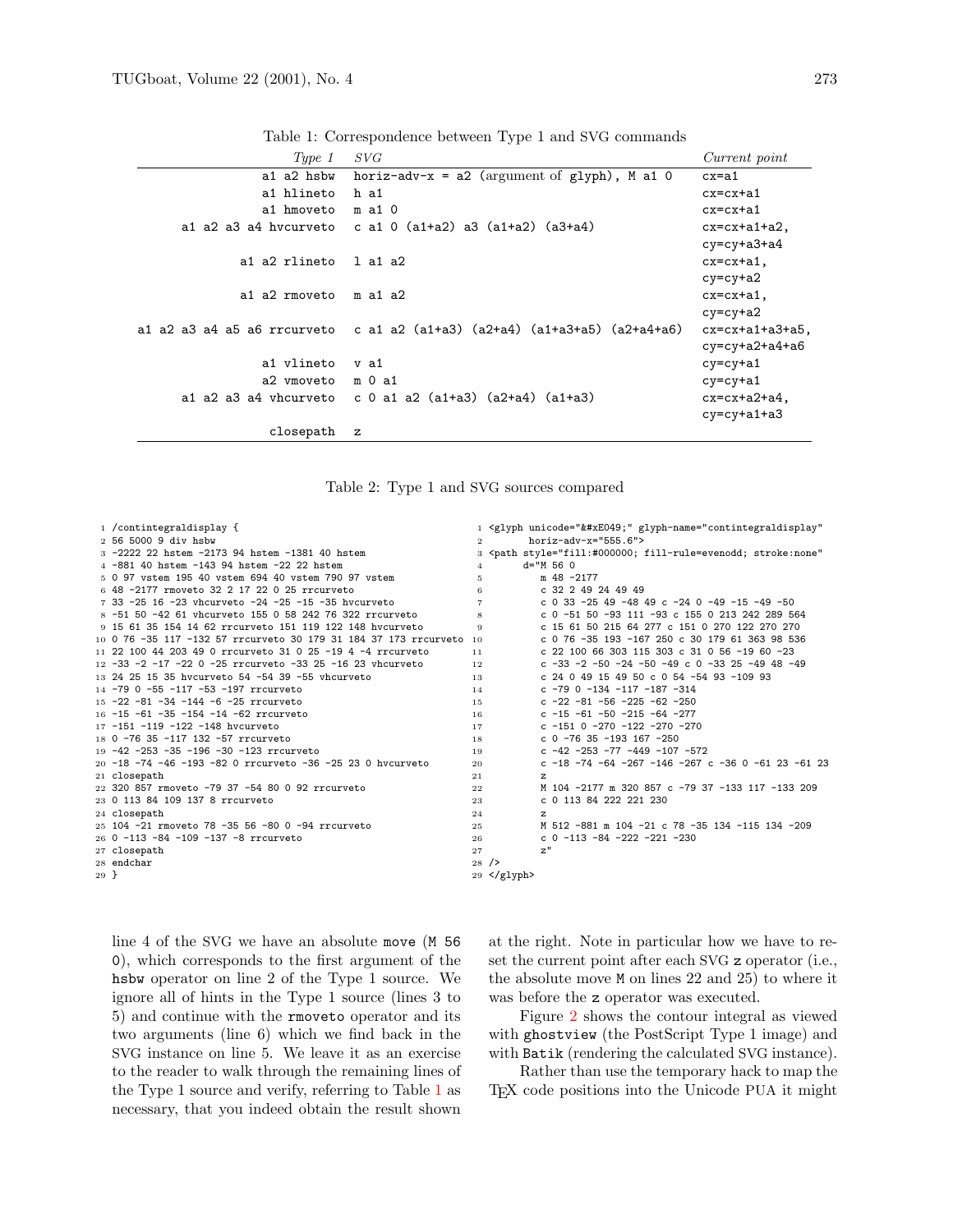

<span id="page-5-0"></span>Figure 2: PostScript Type 1 and SVG rendering

be useful to map the T<sub>E</sub>X characters to their correct position in the Unicode character space to obtain a large Unicode-encoded font. This would allow other applications to use the available glyphs, but a straightforward translation from a DVI file would become impossible since TEX codes are hardwired in such a file.

## 4 Transforming a LATEX document into an SVG document

Note that SVG fonts are not needed if one is content with having the complete EPS figure, including the text, translated into SVG as pure paths descriptors (the text characters are treated merely as graphics paths). Use pstoedit's -dt option in that case. This allows for fast rendering but loses the structural information about the graphics, making it more difficult to update. Moreover, when zooming, the quality of the rendering with SVG fonts (left part of Figure  $3$ ) is much better than when the T<sub>EX</sub> characters are simply translated into SVG paths (right part of Figure [3,](#page-5-1) where it is seen that the letters of the text are much coarser than at the left).

#### 4.1 Using pstoedit

When using pstoedit to generate SVG from a PostScript source one needs to include the SVG font instances of the character glyphs referenced. For this we developed an XSLT stylesheet  $ins$ -saxon $6.xs1.<sup>21</sup>$  $6.xs1.<sup>21</sup>$  $6.xs1.<sup>21</sup>$  In the following example we



<span id="page-5-1"></span>Figure 3: LAT<sub>E</sub>X text rendered with SVG fonts or as graphics paths



<span id="page-5-3"></span>Figure 4: Feynman diagrams and their propagators

transform the PostScript input file in.ps into the corresponding SVG instance out.svg. Since the latter file does not include the SVG source of the fonts we need to include these by transforming it with the help of an XSLT stylesheet to finally obtain out1.svg, which we can view with an SVG capable browser.

pstoedit -f svg:-texmode -nfr in.ps out.svg saxon6.sh out.svg ~/www/svg/ins-saxon6.xsl out1.svg

Figure [4](#page-5-3) shows a series of Feynman diagrams. The graphics at the left are generated with the help

<span id="page-5-2"></span><sup>21</sup> Versions of the stylesheet are available for Microsoft's msxsl (part of their MSDN XML Developer Center [http://](http://msdn.microsoft.com/library/) [msdn.microsoft.com/library/](http://msdn.microsoft.com/library/)) and for the Saxon ([http://](http://saxon.sourceforge.net/) [saxon.sourceforge.net/](http://saxon.sourceforge.net/)) and Xalan ([http://xml.apache.](http://xml.apache.org/xalan-j) [org/xalan-j](http://xml.apache.org/xalan-j)) Java XSLT processors.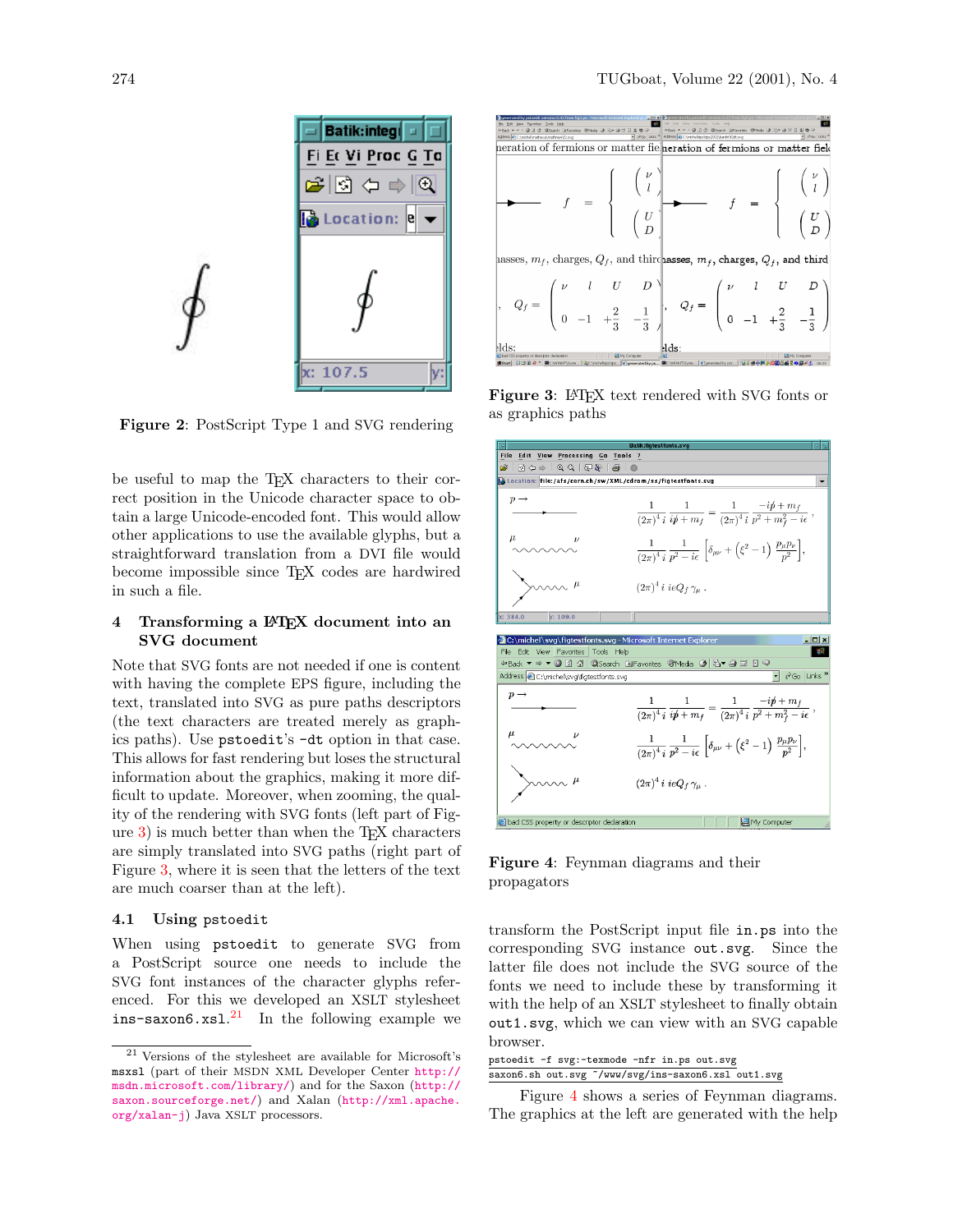of PostScript commands interfaced to LATEX, the right part shows their corresponding propagators and are prepared as IATEX math. The source is run through LATEX, turned into PostScript with dvips, before translating it into SVG with pstoedit. After including the SVG fonts with the XSLT script we display the result with Batik (top) and with Microsoft Internet Explorer and the Adobe svgview plugin (bottom).

### 4.2 Using dvi2svg

We interfaced the dvi2svg Java library via a small Unix script dvi2svg.sh, whose use is as follows:

```
> dvi2svg.sh
Usage: dvi2svg.sh [options] [DVIFILE]
Options:
 -o [FILENAME] : Specify an output filename prefix. If not
                 set, dvi2svg will take the input filename.
 -d : set the debug mode to on(1)/off(0 default)
```
An example of the use of the dvi2svg program is the translation of the font table of the American Mathematical Society font msbm10 from the DVI format into SVG. In contrast to pstoedit, the dvi2svg program includes itself the SVG font outlines for the needed characters (font sub-setting is used). It is however impossible to deal with non-TEX material, such as EPS or PDF graphics, in which case pstoedit should be used.

Below we first generate the DVI file using the fonttable utility nfssfont.tex that comes with the LATEX distribution. Then we run dvi2svg.sh on the generated nfssfont.dvi DVI file and obtain the SVG file msbm1.svg.

```
> latex nfssfont
This is TeX, Version 3.14159 (Web2C 7.3.7x)
(/TeXlive/tl7/texmf/tex/latex/base/nfssfont.tex
LaTeX2e <2001/06/01>
...
**********************************************
* NFSS font test program version <v2.0e>
*
* Follow the instructions
**********************************************
Name of the font to test = msbm10
Now type a test command (\help for help):)
*\table
*\overline{\vee}\overline{[1]}Output written on nfssfont.dvi (1 page, 5940 bytes).
> dvi2svg.sh nfssfont.dvi -o msbm
DEBUG from converter.DviToSvg => Converting file: nfssfont.dvi
DEBUG from converter.DviToSvg => Writing result to: msbm
DEBUG from converter.DviToSvg => Reader has been created
DEBUG from converter.DviToSvg => Writer has been created
Converting ................FINISHED
> ls -l msbm*.svg
-\overline{rw-rw-r--} 1 goossens 161252 Jan 2 10:08 msbm1.svg
```
Figure [5](#page-6-0) shows in its bottom part the font table of the font msbm10 as viewed with xdvi, while its top part shows the SVG rendering with Batik of the SVG file msbm1.svg prepared with dvi2svg from the original DVI file, as shown above.

|                     | Squiggle:msbm1.svg                            |                         |                          |                          |                          |           |                     |                                                                                 |                |                | $ \Box$ $\times$     |
|---------------------|-----------------------------------------------|-------------------------|--------------------------|--------------------------|--------------------------|-----------|---------------------|---------------------------------------------------------------------------------|----------------|----------------|----------------------|
|                     | File Edit View Processing Go Tools ?          |                         |                          |                          |                          |           |                     |                                                                                 |                |                |                      |
|                     | $B =  B  +  B  +  B  +  B  +  B  +  B  +  B $ |                         |                          |                          |                          |           |                     |                                                                                 |                |                |                      |
|                     |                                               |                         |                          |                          |                          |           |                     | b Location: file:/afs/cern.ch/sw/XML/XMLDOC/goossens/tips2002/tugboat/msbm1.svg |                |                | ▼                    |
|                     |                                               |                         |                          |                          |                          |           |                     |                                                                                 |                |                |                      |
|                     | $\theta$                                      | ${}^\prime\! I$         | $\overline{c}$           | '3                       |                          |           | $\frac{7}{4}$       | '5                                                                              | $\it{6}$       | 7              |                      |
| 200x                | ≨                                             | ≩                       | ≰                        | ≱                        |                          |           | $\neq$              | Þ                                                                               | K,             | ¥              | $^{\prime\prime}$ Ox |
| $\partial 1x$       | ≨                                             | $\geq$                  | ≰                        | ≱                        |                          |           | $\leq$              | ⋧                                                                               | ≠              | ⊭              |                      |
| 702x                | ⋨                                             | ⋩                       | $\lessapprox$            | ⋧                        |                          |           | ≰                   | ≱                                                                               | ⊉              | ≿              | $^{\prime\prime}1x$  |
| $\partial \Im x$    | 怼                                             | řΥ                      | ⋦                        | Z,                       |                          |           | $\sim$              | ≇                                                                               | ∕              |                |                      |
| 04x                 | ⊊                                             | $\overline{z}$          | ⊈                        | ⊉                        |                          |           | ç                   | $\overline{z}$                                                                  | ¥              | ⊋              | "2x                  |
| 05x                 | ç                                             | $\supseteq$             | ⊈                        | ⊉                        |                          |           | $\frac{1}{2}$       | ł                                                                               | ł              | Ħ              |                      |
| 06x                 | γ                                             | ⊮                       | 匠                        | 毕                        |                          |           | 必                   | ⋬                                                                               | ⋪              | ⋫              | "3x                  |
| $\partial \gamma_x$ | $\leftrightarrow$<br>由                        | $\rightarrow$<br>A      | #<br>B                   | $\Rightarrow$<br>C       |                          |           | ⇎<br>D              | $\leftrightarrow$<br>E                                                          | ⋇<br>F         | ø<br>G         |                      |
| 10x<br>'11x         | Н                                             | Ι                       | J                        | K                        |                          |           | L                   | M                                                                               | N              | O              | "4x                  |
| 72x                 | P                                             | $\mathbb{Q}$            | R                        | $\overline{\mathbb{S}}$  |                          |           | T                   | Ū                                                                               | $\overline{V}$ | w              |                      |
| '13x                | X                                             | Y                       | Z                        | ᆖ                        |                          |           | $=$                 | $\overline{\phantom{1}}$                                                        | ≂              |                | "5x                  |
| 74x                 | Ŀ                                             | Э                       |                          |                          |                          |           |                     |                                                                                 | S.             | ð              |                      |
| '15x                | $\overline{\sim}$                             | Ξ                       | J                        | ٦                        |                          | ∢         |                     | $\geq$                                                                          | ĸ              | $\times$       | "6x                  |
| 16x                 | T.                                            | $\mathbf{H}$            |                          | $\sim$                   |                          | $\approx$ |                     | $\approx$                                                                       | χY             | $\approx$      | "7x                  |
| 77x                 | ∽                                             | ↷                       | F                        | ×                        |                          |           | k                   | ħ                                                                               | ħ              | $\overline{ }$ |                      |
|                     | "8<br>Xdvi: nfssfont (1 page)                 | "9                      | "A"                      | $^{\prime\prime}{\rm B}$ |                          |           | $^{\prime\prime}$ C | $\sqrt{D}$                                                                      | ΄Έ             | $\mathrm{''F}$ | $\Box$ o $\times$    |
|                     |                                               |                         |                          |                          |                          |           |                     |                                                                                 |                |                |                      |
|                     |                                               |                         | $\overline{c}$           |                          |                          |           |                     |                                                                                 | $\gamma$       |                |                      |
| '00x                | $\theta$<br>₹                                 | Ί<br>≩                  | ≰                        | '3<br>Z                  |                          | '4<br>₹   | '5<br>≸             | ΄6<br>⊀                                                                         | ¥              |                | Quit                 |
| 01x                 | ⋦                                             | ≩                       | 芙                        | r                        |                          | ⋦         | ⋧                   | Ł                                                                               | ⊭              | "0x            | Open                 |
| 02x                 | ž                                             |                         | ⋨                        | ⋧                        | ≰                        |           | ≱                   | ₫                                                                               | ⋩              |                | Reread               |
| 03x                 | 忌                                             | ìξ                      | ⋦                        | àV,                      |                          | $\sim$    | $\cong$             |                                                                                 |                | "1x            | Help                 |
| 04x                 | ⊊                                             | 2                       | g                        | ⊉                        |                          |           | ⊋                   | ç                                                                               | 2              |                |                      |
| 0.5x                | ç                                             | ⊋                       | ⊈                        | ⊉                        | ç<br>ł                   |           | ł<br>ł              |                                                                                 | Ħ              | "2x            | Full size            |
| 06x                 | μ                                             | K                       | ×                        | ¥                        | 逆                        | ₫         |                     | ⋪                                                                               | Þ.             |                | 25%                  |
| 7x                  | $\omega$                                      | $\rightarrow$           | 4h                       | 10                       |                          | 份         | $645$               | 峯                                                                               | ø              | "3x            |                      |
| 10x                 | 由                                             | A                       | B                        | C                        |                          | D         | E                   | F                                                                               | G              | 4x             | 17%                  |
| '11x                | н                                             | I                       | J                        | K                        |                          | L<br>M    |                     | N                                                                               | Ō              |                | 13%                  |
| 72x                 | P                                             | $\overline{\mathbb{Q}}$ | R                        | s<br>≂                   | $\overline{\phantom{a}}$ | T         | Ū                   | $\overline{\mathbb{V}}$                                                         | W              | "5x            |                      |
| 73x<br>14x          | X<br>d,                                       | Y<br>Ð                  | z                        |                          |                          |           |                     | Ü                                                                               | ð              |                | Page-10              |
| '15x                | $\overline{\sim}$                             | Ξ                       | J                        | ℸ                        |                          | ∢         | Ъ                   | K                                                                               | $\times$       | "6x            | Page-5               |
| '16x                | $\mathbb{I}$                                  | $\bar{\rm H}$           | $\overline{\phantom{0}}$ | $\sim$                   |                          | $\approx$ | $\approx$           | ìΥ                                                                              | $\approx$      | 7x             | Prev                 |
| 77x                 | G                                             | $\alpha$                | F                        | ×                        |                          | k         | ħ                   | ħ                                                                               | 9              |                |                      |
| و"<br>"A<br>″8      |                                               |                         | "B                       |                          | "C                       | "D        | Έ                   | "F                                                                              |                | <b>Next</b>    |                      |

<span id="page-6-0"></span>Figure 5: T<sub>EX</sub>'s msbm10 font table

## 4.3 More complex examples

Figure  $6$  displays the result of translating  $\cancel{BTR}$ text and a complex use of its picture environment into SVG in various ways. At the left we show the file as viewed with dvips (PostScript version), in the middle the SVG file created with the pstoedit program from the PostScript output, at the right the SVG file as generated directly from the DVI file with dvi2svg. Both SVG files were displayed with the help of Microsoft's Internet Explorer (with Adobe's svgview plugin). Figure [7](#page-7-1) shows part of the SVG source file that was generated by dvi2svg. We shall study its basic structure later (see Section [B.2\)](#page-10-0).

We also looked at LAT<sub>EX</sub> sources that use nonstandard fonts, such as the MusiXT<sub>F</sub>X and X<sub>Y</sub>-pic packages. We first generated the SVG instances for the Type 1 versions of the needed fonts and then selected a few examples<sup>[22](#page-6-1)</sup> that are typical for these packages. For completeness we also include examples of chemistry and algebra. We generated the

<span id="page-6-1"></span><sup>22</sup> We took our inspiration from chapters 5 "The XY-pic package" and 7 "Preparing music scores" of The LATEX Graphics Companion, Illustrating Documents with TEX and PostScript, by Michel Goossens, Sebastian Rahtz, and Frank Mittelbach, Addison-Wesley, 1997, ISBN 0201854694.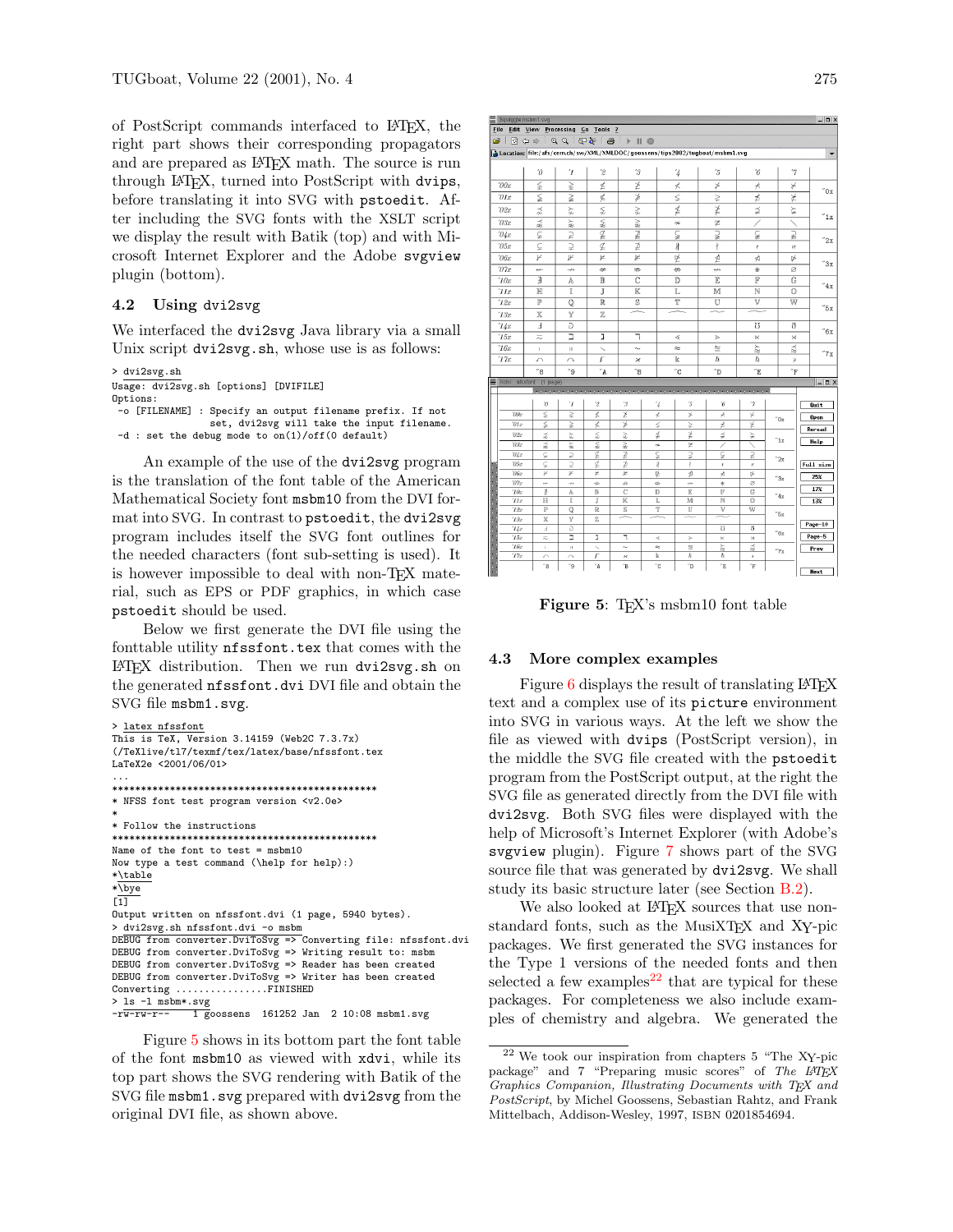

<span id="page-7-0"></span>Figure 6: LAT<sub>EX</sub> and its picture environment: PostScript and SVG renderings

```
1 <?xml version="1.0" encoding="iso-8859-1"?>
 2 <!--This file was automatically generated by dvi2svg-->
 3 <svg width="504" height="800" viewBox="0 0 504 800">
 4 <defs>
 5 <font id="CMR">
 6 <font-face font-family="CMR"/>
 7 <glyph unicode="&#57412;" glyph-name="D"
                                    boriz-adv-x="763.9"9 \leftarrow 4 \leftarrow 4 \leftarrow 4 \leftarrow 4 \leftarrow 4 \leftarrow 4 \leftarrow 4 \leftarrow 4 \leftarrow 4 \leftarrow 4 \leftarrow 31
10 d = " \dots " \rangle11 </glyph>
12 <glyph unicode="&#57458;" glyph-name="r"<br>13 horiz-adv-x="3
                                    13 horiz-adv-x="391.7">
14 <br/> <path style="..." d="..."/>
15 </glyph>
16
17 </font>
18 <font id="LCIRCLEW">
19 <font-face font-family="LCIRCLEW"/>
20 <glyph unicode="\&\#57352;" glyph-name="a8"
21 horiz-adv-x="1200">
                                                                          22 \left\{\text{path style=} "... " d="..." {\text{'s}} \right\}<br>23 \left\{\text{/glyph} \right\}\langleglyph>
                                                                          24 ...
                                                                          25 </font>
                                                                          26 <font id="LCIRCLE"><font-face font-family="LCIRCLE"/>...</font>
                                                                          27 <font id="LINEW"><font-face font-family="LINEW"/>...</font>
                                                                          28 <font id="LINE"><font-face font-family="LINE"/>...</font>
                                                                          29 <font id="CMBX"><font-face font-family="CMBX"/>...</font>
                                                                                30 <font id="CMSY"><font-face font-family="CMSY"/>...</font>
                                                                          31 <font id="CMMI"><font-face font-family="CMMI"/>...</font>
                                                                          32 </defs>
                                                                          33 \langle g \rangle<br>34 \langle t \rangle34 <text fill="black" font-family="CMR" font-size="11.7871">
                                                                          35 <tspan y="101.88267" x="...">...</tspan>
                                                                          36 </text><br>37 <rect x
                                                                                37 <rect x="322.78577" y="145.65428" width="0.872714"
                                                                          38 height="0.26910424" fill="black" stroke="black"<br>39 stroke-width="0.1"/>
                                                                                       stroke-width="0.1"/>
                                                                          40 ...
                                                                          41 \langle/g>
                                                                          42 </svg>
```
<span id="page-7-1"></span>Figure 7: LAT<sub>E</sub>X and its picture environment: Generated SVG instance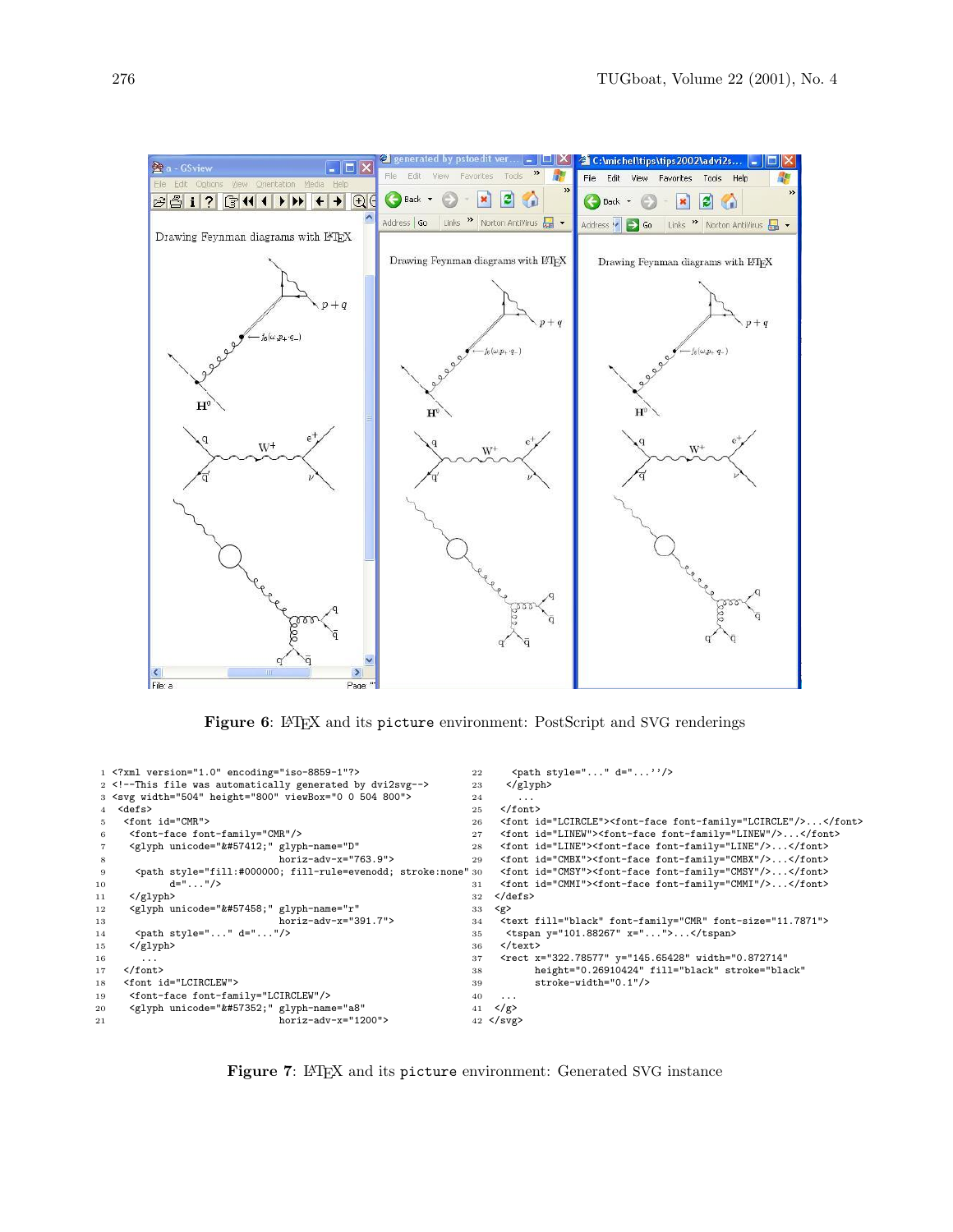

<span id="page-8-0"></span>Figure 8: SVG instance of a MusiXTEX example viewed with Batik Squiggle

SVG from the DVI files as follows (we show only one run, the others are similar).

```
dvi2svg.sh xytest.dvi
```
DEBUG from converter.DviToSvg => Converting file: xytest.dvi DEBUG from converter.DviToSvg => Writing result to: xytest DEBUG from converter.DviToSvg => Reader has been created DEBUG from converter.DviToSvg => Writer has been created

Converting ...............

We display the resulting SVG files with Batik's Squiggle SVG viewer. Figure [8](#page-8-0) corresponds to example 7–2–5 of The LAT<sub>F</sub>X Graphics Companion. It represents a moderately complex part of a music piece typeset with MusiXT<sub>F</sub>X. Figure  $9$  is the structural formula of adonitoxin as typeset with the  $\widehat{X}$ MT<sub>E</sub>X package (see page 221 of the same book).  $\widehat{X}$ MTFX is an advanced application based on LATFX's picture environment. Figure [10](#page-8-2) which combines complex mathematical formulae with a graphical representation of a Dynkin diagram generated with the help of the picture environment, is based on an entry in a dictionary of Lie superalgebras.<sup>[23](#page-8-3)</sup>

Figure [11](#page-9-0) shows complex examples from the "Links and knots" Section 5.5.8 of The LATEX Graphics Companion. In particular the display is an enlarged view of the bottom parts of examples 5–5–28 and  $5-5-29$ , as well as of examples  $5-5-34$  and  $5-5-$ 35. The display shows that SVG can be nicely scaled for better viewing and is thus a perfect complement for PDF output.

### 5 Conclusion

We have explained how SVG is a truly scalable twodimensional XML-based graphics language for the Web. Since graphics representations are at the heart of many scientific, technical and other documents,



<span id="page-8-1"></span>Figure 9: SVG instance of a X<sup>I</sup>MT<sub>E</sub>X example viewed with Batik Squiggle



<span id="page-8-2"></span>Figure 10: SVG instance of math and a graph viewed with Batik Squiggle

we are convinced that most applications will be able to generate in the foreseeable future SVG output from input data marked up in their specific vocabularies. Similarly, with the help of the Computer Modern family (and other) SVG font sets, which we have explained how to generate, it is now possible to

<span id="page-8-3"></span> $^{\rm 23}$  The example is taken from the tables in the Appendix of Dictionary On Lie Algebras And Superalgebras by Luc Frappat, Antonino Sciarrino, and Paul Sorba, Harcourt Publishers 2000, ISBN 0122653408.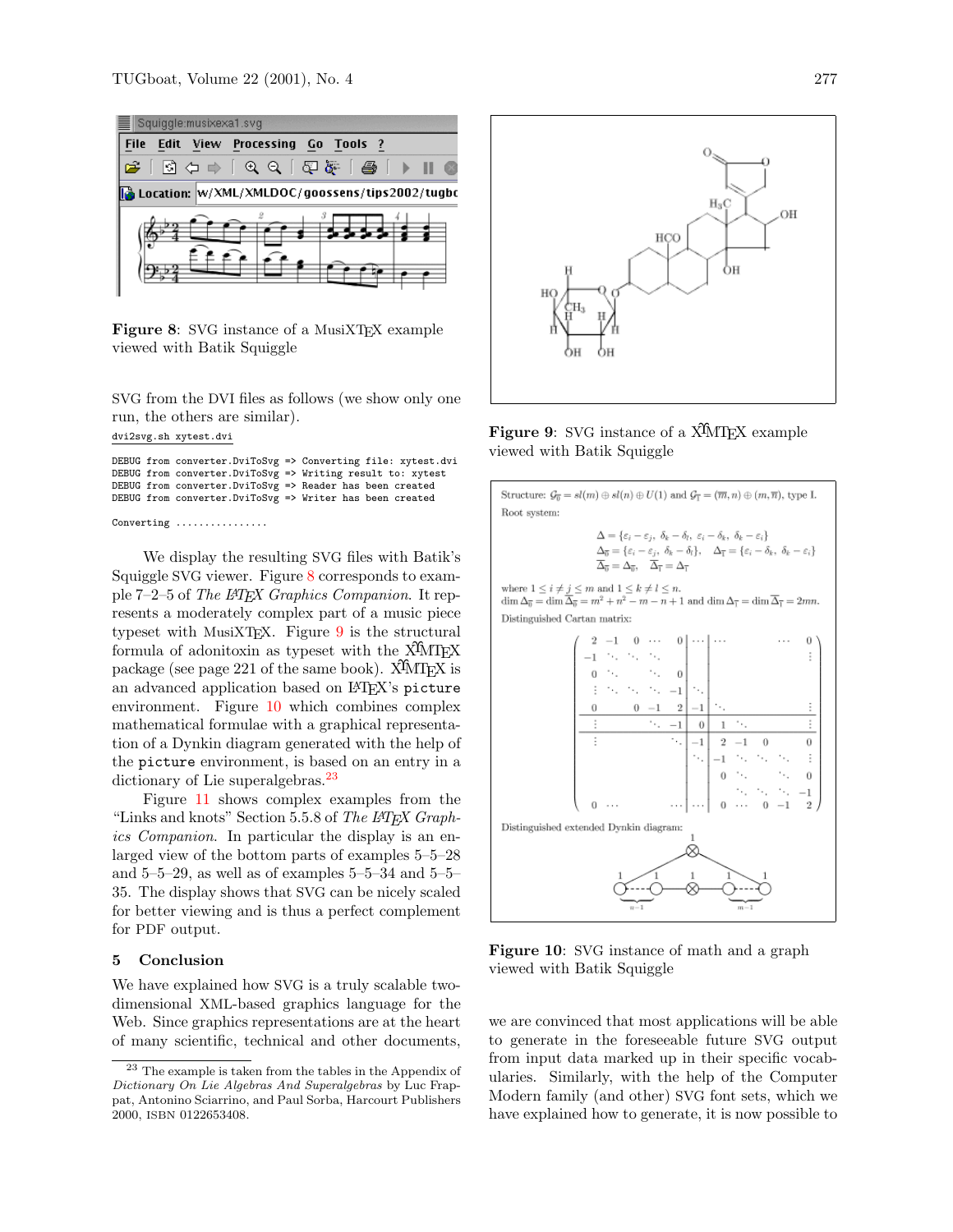

<span id="page-9-0"></span>Figure 11: XY-pic example viewed with Batik Squiggle

transform complete LATEX documents into SVG. Although this may prove useful in itself, the existence of PDF and its use inside browsers on the Web makes SVG somewhat redundant in this respect.

However, the more important use of SVG with LATEX will be to translate the graphics images contained in a LATEX document or parts of single pages of LATEX documents from EPS, etc. into SVG so that they can be included in XML instances generated from LAT<sub>E</sub>X sources with the help of LAT<sub>E</sub>X to XML converters, such as  $text{tex}^{24}$  $text{tex}^{24}$  $text{tex}^{24}$  This will become extremely useful once the major browsers are able to handle XML namespaces, making it possible to combine different XML vocabularies. We look forward to the not too distant future when we will be able to generate and edit XHTML (DocBook), MathML

and SVG directly and have the result displayed correctly.[25](#page-9-2)

#### 6 Acknowledgments and distribution

One of us (VS) would like to acknowledge the funding of a fellowship to work at CERN that he received from the "Tools for Innovative Publishing in Science" (TIPS) Project, part of the Information Society Technologies Programme of the 5th Framework of the European Union.[26](#page-9-3)

The latest version of the utilities developed for this project is available as a ZIP file on the Web.<sup>[27](#page-9-4)</sup> The fonts also come with the dvi2svg distribution.

<span id="page-9-1"></span><sup>24</sup> See http://www.cis.ohio-state.edu/~gurari/TeX4ht and references therein.

<span id="page-9-2"></span> $^{25}$  See <br> http://www.w3.org/TR/XHTMLplusMathMLplusSVG/  $\,$ for some work that is been done in this area.

<span id="page-9-3"></span> $^{26}$  See <http://www.cordis.lu/ist/ist-fp5.html>.

<span id="page-9-4"></span><sup>27</sup> See <http://home.cern.ch/goossens/svgfonts.html>.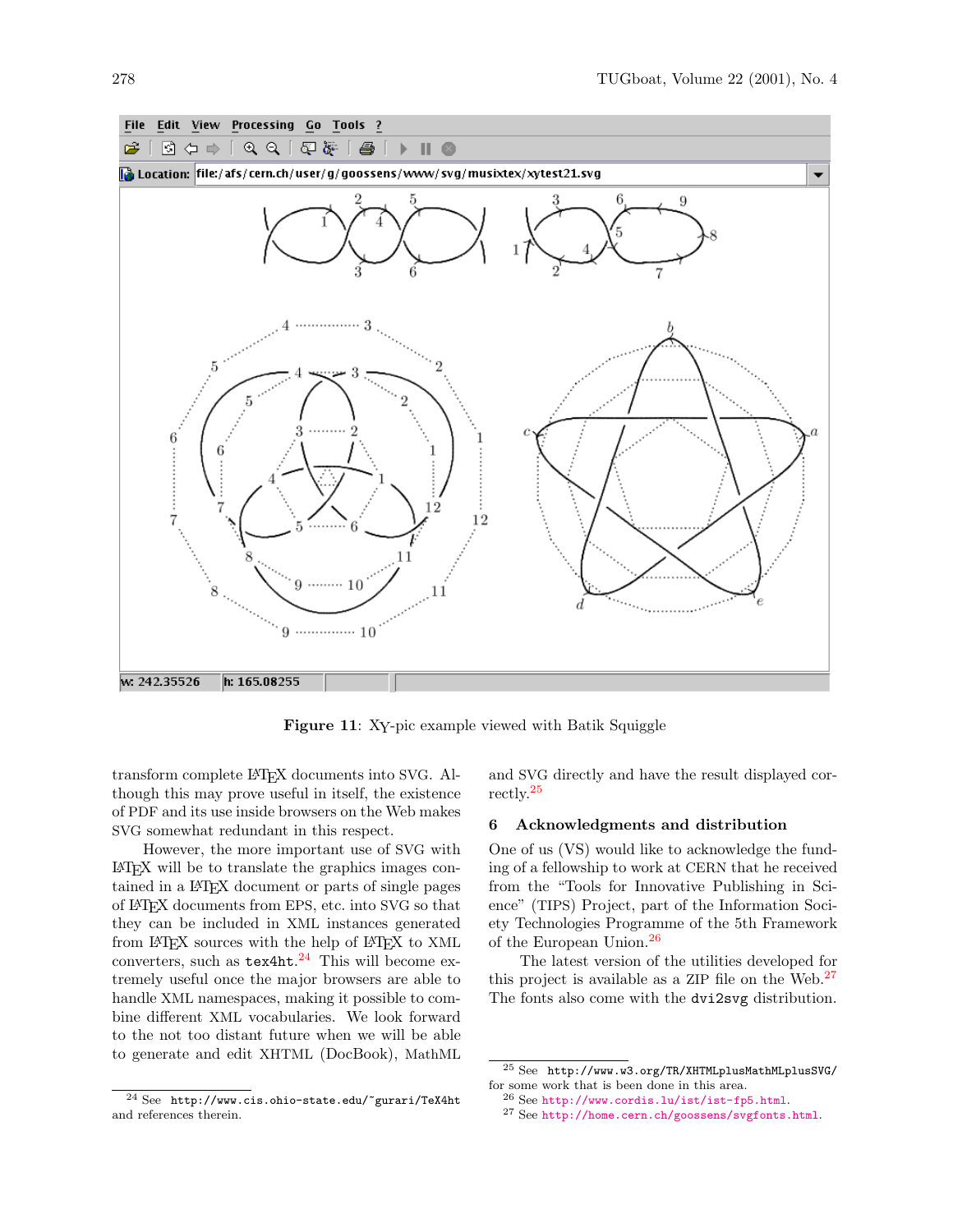# A SVG graphics path commands

Paths (defined in SVG using the path element) specify the geometry of the outline of an object. Path operators can set the current point (moveto), draw a straight line (lineto), draw a cubic Bézier curve (curveto), and close the current shape (closepath). Details on a subset of the SVG path commands that are used in SVG fonts follow. Command names in lowercase are for relative coordinates, uppercase names for absolute coordinates.

### $[m|M]$   $(x y)$ +

Start a new sub-path at the given  $(x,y)$  coordinate. A relative moveto (m) appearing as the first element of a path is treated as a pair of absolute coordinates. If a moveto is followed by multiple pairs of coordinates, the subsequent pairs are treated as implicit lineto commands.

#### $[z|Z]$

Closes the current subpath by drawing a straight line from the current point to the current subpath's initial point.[28](#page-10-1)

The various lineto commands draw straight lines from the current point to a new point:

#### $[1|L]$   $(x y) +$

Draws a line from the current point to the given (x,y) coordinate which becomes the new current point. A number of coordinate pairs may be specified to draw a polyline. At the end of the command, the new current point is set to the final coordinate provided.

## $[h|H]$   $x+$

Draws a horizontal line from the current point (cpx,cpy) to (x,cpy), which becomes the new current point.

 $[v|V]$   $y+$ 

Draws a vertical line from the current point (cpx,cpy) to (cpx,y), which becomes the new current point.

There are three groups of commands to draw curves. Here we only look at one of the cubic Bézier commands, since it is used in the translation of the Type 1 fonts. Further information on the other commands are in the SVG Specification.

 $[c|C]$  (x1 y1 x2 y2 x y)+

Draws a cubic Bézier curve from the current point to  $(x,y)$  using  $(x1,y1)$  as the control point at the beginning of the curve and  $(x2,y2)$ 

as the control point at the end of the curve. Multiple sets of coordinates may be specified to draw a polybézier. The new current point is set to the final  $(x,y)$  coordinate pair used in the polybézier.

# B SVG Fonts

Graphics designers creating SVG content using arbitrary fonts need to be sure that the same graphical result will be displayed when the content is viewed by all end users, even those who do not have the necessary fonts installed on their computers. Therefore, to guarantee reliable font delivery the SVG Specification defines a common "SVG font" format that all conforming SVG viewers must support.

### B.1 Overview

SVG fonts contain unhinted font outlines. Because of this, on many implementations there will be limitations regarding the quality and legibility of text in small font sizes. For increased quality and legibility in small font sizes, or for faster delivery of Web pages (SVG fonts are expressed using SVG elements and attributes, so that they can be quite verbose compared to other formats) alternate font technol-ogy might be considered on some systems.<sup>[29](#page-10-2)</sup>

SVG fonts and their associated glyphs do not specify bounding box information, so that it is up to the applications to calculate bounding box and overhang based on an analysis of the graphics elements contained within the glyph outlines.

## <span id="page-10-0"></span>B.2 The font element

An *SVG font* is defined using a **font** element.<sup>[30](#page-10-3)</sup> The characteristics and attributes of SVG fonts follow closely the font model of the Cascading Style Sheets (CSS) level 2 Specification.[31](#page-10-4)

<span id="page-10-1"></span><sup>28</sup> At the end of the command, the new current point is set to the initial point of the current subpath, so that if a closepath is followed immediately by any other command, then the next subpath and the current subpath share their same initial point.

<span id="page-10-2"></span> $^\mathrm{29}$  The authors of the SVG Specification have realized that the absence of a hinting mechanism in the font format of current SVG 1.1 is a drawback. Indeed, Web developers embed fonts in other formats in their SVG documents in situations where the available resolution is insufficient for adequate rendering in native SVG. Therefore, SVG 1.2 ([http:](http://www.w3.org/TR/SVG12) [//www.w3.org/TR/SVG12](http://www.w3.org/TR/SVG12)) plans to add hinting as an optional feature for SVG fonts, thus offering Web authors the choice of a pure SVG solution. The adopted approach is likely to be based on a free variant of PostScript Type 1 hinting.

<span id="page-10-4"></span><span id="page-10-3"></span><sup>30</sup> See <http://www.w3.org/TR/SVG/fonts.html>.

<sup>31</sup> See http://www.w3.org/TR/REC-CSS2/fonts.html. In that document font metrics are expressed in units that are relative to an abstract square whose height is the intended distance between lines of type in the same type size. This square is called the em square and it is the design grid on which the glyph outlines are defined. The value of the units-per-em attribute on the font element specifies how many units the em square is divided into. Common values are 1000 (Type 1) and 2048 (TrueType or OpenType).